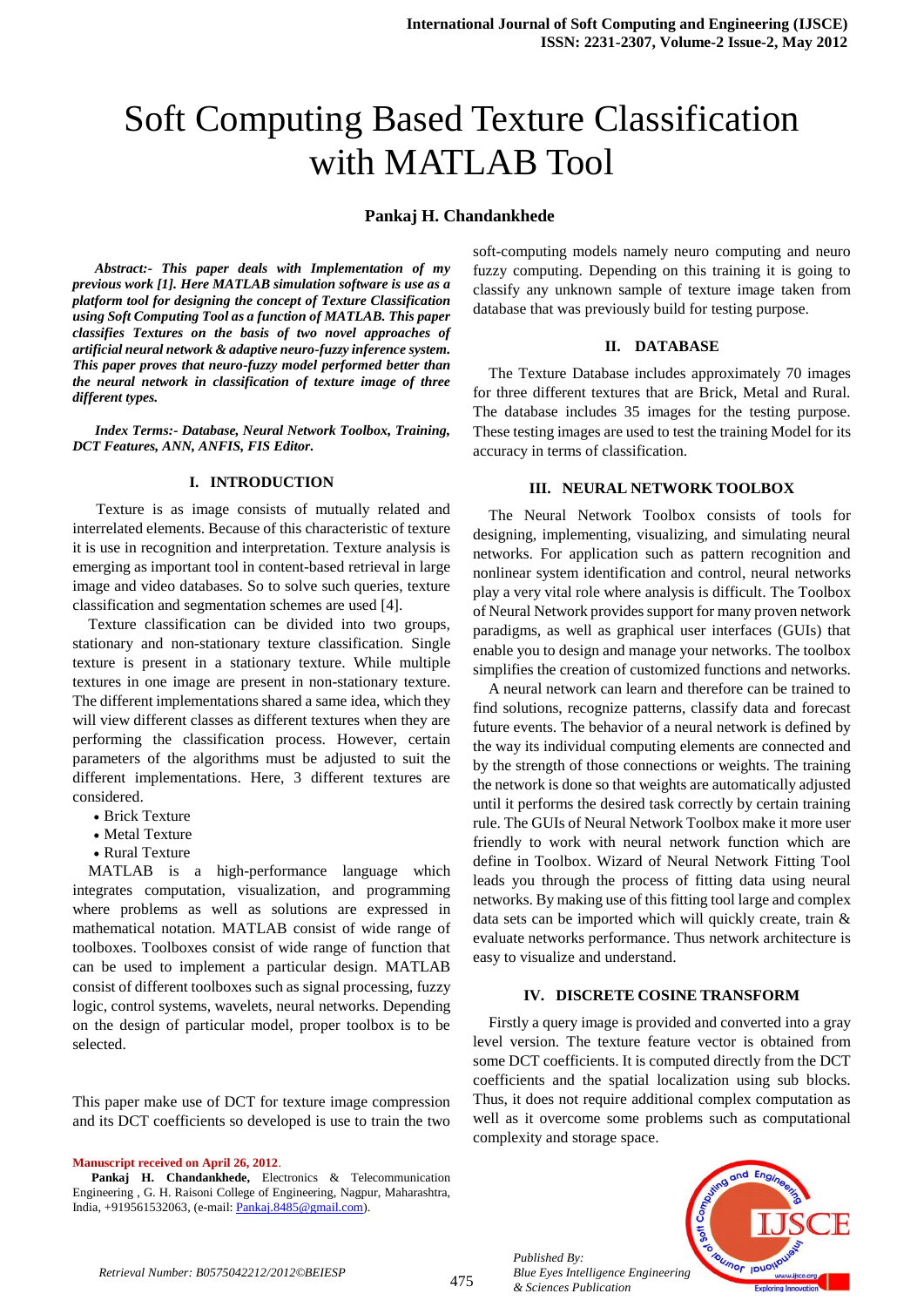In DCT transform first step is to convert an RGB image into a gray level image. Here block-based DCT transformation is used. Each image is divided into N\*N sized sub-blocks where the size of N depends on size of image. The 2D DCT can be written in terms of pixel values f (i, j) for i,  $j = 0, 1...$  N-1 and the frequency-domain transform coefficients F (u, v).

 $F(u, v) =$ 

$$
\frac{1}{\sqrt{2N}}c(u)c(v)\sum_{i=0}^{N-1}\sum_{j=0}^{N-1}f(i,j)^*\cos\left[\frac{(2i+1)u\pi}{2N}\right]\cos\left[\frac{(2j+1)v\pi}{2N}\right]
$$
  
for u, v=0,1,...N-1

where,

$$
c(x) = \frac{1}{\sqrt{2N}}
$$
 for x= 0  
c(x) = 1 otherwise

The inverse DCT transform is given by...

 $f(u, v) =$ 

 $\frac{1}{2}$ 2  $\cos[\frac{(2 j + 1)}{1}$ 2  $(u)c(v)\sum_{n=1}^{N-1}c(u)c(v) F(u)(v)\times \cos[\frac{(2i+1)i}{N}]$ 1 0 1  $\frac{1}{0}$  2N 2N *j v N*  $c(u)c(v)$   $\sum_{n=1}^{\infty} \sum_{n=1}^{\infty} c(u)c(v) F(u)(v) \times \cos \left[ \frac{(2i+1)u}{2} \right]$ *N i N j*  $\sum_{i=1}^{N-1} c(u)c(v) F(u)(v) \times \cos\left[\frac{(2i+1)u\pi}{2N}\right] \cdot \cos\left[\frac{(2j+1)v\pi}{2N}\right]$ -1  $\equiv$ -1  $=$ ( for i,  $j = 0, 1, \ldots N-1$ 

The job of DCT transforms is to convert a signal from a spatial representation into a frequency representation. Obviously Lower frequencies are more frequent than higher frequencies in a particular image. So, image is transform into its frequency components and gives away a lot of higher frequency coefficients, then the amount of data needed to describe the image can be reduced without sacrificing on image quality.

An image in DCT transformation is represented as a sum of sinusoids of changing magnitudes & frequencies. For a particular image, most of the visually significant information about the image is only concentrated in just a few coefficients & DCT makes the use of this property.So, DCT is often used in image compression applications.

For Compression, the input image is first divided into 8-by-8 blocks and the 2D DCT is computed for each block. This process is followed by quantization, coding using suitable technique and transmitted. To reconstruct the image, receiver decodes the quantized DCT coefficients with the same coding & computes the inverse 2D DCT of each block and then single image is form by blocks . For a particular images, many of the DCT coefficients have values close to zero so these coefficients can be discarded which will not going to affect less in terms of image quality.

Once the quantization process is completed , the 63 AC coefficients are treated separately from the DC coefficient. The DC coefficient represent average value of the 64 image samples.There is usually strong correlation between the DC coefficients & AC coefficients. Lastly all of the quantized coefficients are ordered into the "zig-zag" sequence. This ordering helps to facilitate entropy coding by placing low-frequency coefficients before high-frequency coefficients.

#### **V. NEURO-COMPUTING**

Neural networks are inspired by the processing of information in the nervous system. An artificial neuron resembles the same characteristics as that of natural neurons. Such type of network which is collection of neurons is artificial neural networks (ANNs).

#### **VI. NEURO FUZZY SYSTEM**

ANN learns by adjusting the interconnections or synaptic weights between layers. One of the popular framework is FIS which is based on the concept of set theory, if-then rules and reasoning. So, it is necessary to combine ANN and FIS. Classification of integration of ANN and FIS is broadly done in three categories namely concurrent model, cooperative model and fully fused model. For solving complex problems, Neuro Fuzzy (NF) computing is a popular framework.

#### **VII. DESIGN AND IMPLEMENTATION**

The Texture classification system using neuro computing and neuro-fuzzy computing works according to the above flowchart. Firstly, the Texture database consist of different texture images is created. For this dissertation, three different textures images corresponding to Brick, Metal and Rural is taken. Also, for the testing purpose about 35 different texture images for each class is created.

Initially, images are open from database. These images are converted into grayscale because DCT work on grayscale images. Thus, from each image 324 DCT coefficients are extracted. After that block DCT is applied on each texture image, in order to find its feature. These features are extracted in zig-zag pattern. These features are used to represent each image. Finally, the image is trained using artificial neural network & ANFIS (Adaptive Neuro-Fuzzy Inference System). If the classification is right then it will display the message showing that texture belongs to particular class. Otherwise, images are again train with increasing the number of epoch.

Figure 1 shows the entire flowchart for the implementation of this paper. These steps need to be executed in same sequence for the successful & efficient classification of texture. Figure 1 also shows if the classification is not done properly then again training is required.

#### **VIII. SIMULATION RESULT**

This paper makes the use soft computing technique which is use to classify 3 different types of textures. Texture database consist of different textures images of classes (brick, metal and rural). Firstly, DCT is applied on database images, which will give DCT coefficients. These DCT coefficients is use represent the different textures. Each texture image was represented by certain DCT coefficients. Different texture

images have been used for testing purpose. Neuro-fuzzy model is capable of determining the architecture automatically

*& Sciences Publication* 

*Published By:*

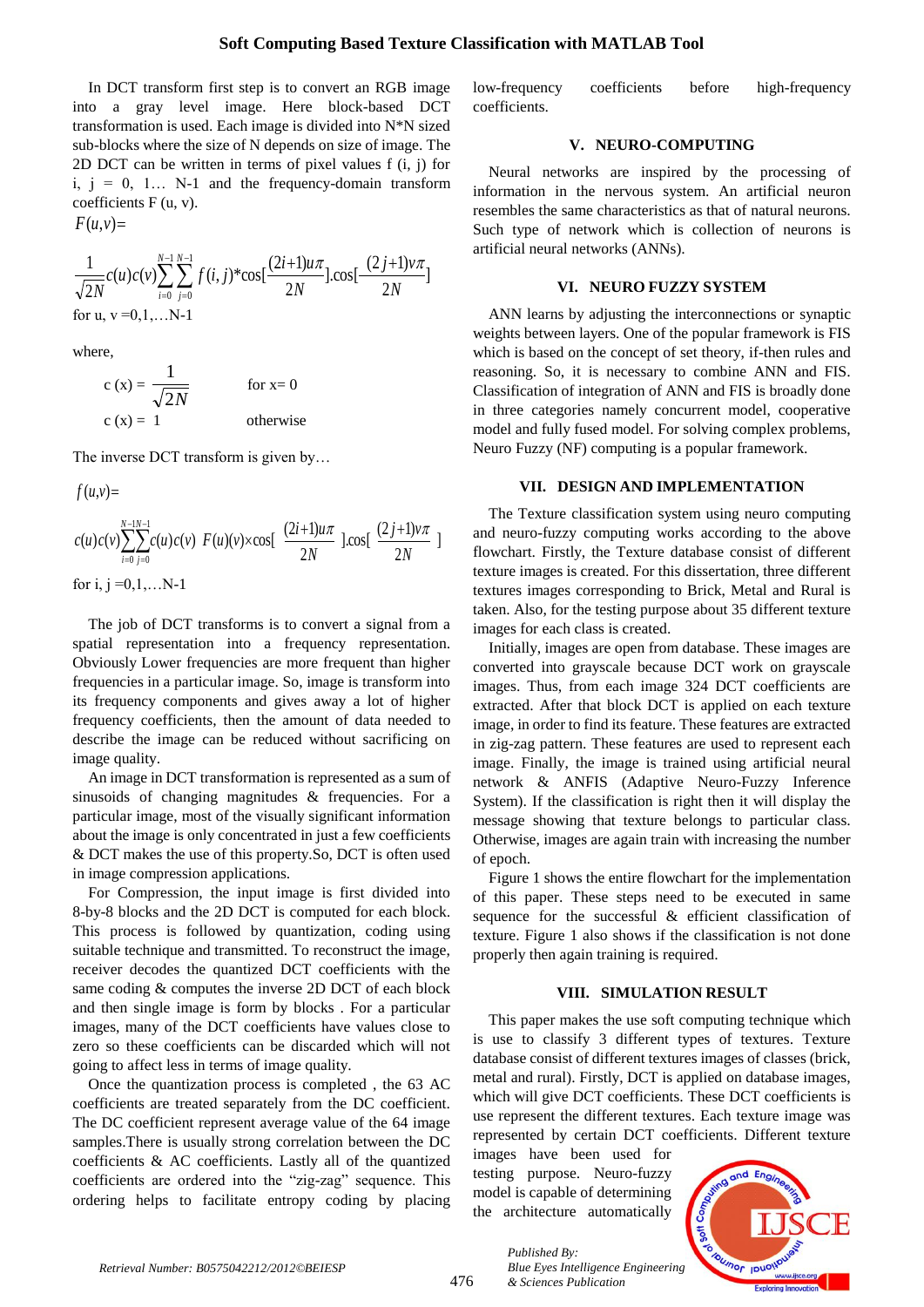that is number of hidden neurons and number of layers of the neural network



**Figure 1: Flowchart of Design**

#### **IX. SIMULATION RESULT**

This paper makes the use soft computing technique which is use to classify 3 different types of textures. Texture database consist of different textures images of classes (brick, metal and rural). Firstly, DCT is applied on database images, which will give DCT coefficients. These DCT coefficients is use represent the different textures. Each texture image was represented by certain DCT coefficients. Different texture images have been used for testing purpose. Neuro-fuzzy

model is capable of determining the architecture automatically that is number of hidden neurons and number of layers of the neural network.

Here, soft computing techniques are implemented in MATLAB software which makes the use of neural network, fuzzy logic and image processing toolbox. In order to make the MATLAB execution process simple, graphical user interface (GUI) is design in MATLAB. Following are the snapshot at various steps while executing the functionality provided in GUI.

Step 1:- Train the image using neural network.

When Training Based on ANN button in GUI is click, then

| Neural Network Training (nntraintool)                                                                                             |               |              |  |  |  |
|-----------------------------------------------------------------------------------------------------------------------------------|---------------|--------------|--|--|--|
| <b>Neural Network</b>                                                                                                             |               |              |  |  |  |
| Layer<br>La yer<br>Layer<br>Layer                                                                                                 |               |              |  |  |  |
| Output<br>Input                                                                                                                   |               |              |  |  |  |
| Algorithms                                                                                                                        |               |              |  |  |  |
| Levenberg-Marquardt (trainlm)<br>Training:<br>Performance:<br>Mean Squared Error (mse)<br>Specified (divideind)<br>Data Division: |               |              |  |  |  |
| Progress                                                                                                                          |               |              |  |  |  |
| Epoch:<br>0                                                                                                                       | 6 iterations  | 200          |  |  |  |
| Time:                                                                                                                             | 0:00:24       |              |  |  |  |
| Performance:<br>0.0156                                                                                                            | 0.000528      | 0.00100      |  |  |  |
| Gradient:<br>1.00                                                                                                                 | 0.00818       | $1.00e-10$   |  |  |  |
| 0.00100<br>Mu:                                                                                                                    | 0.00100       | $1.00e + 10$ |  |  |  |
| Validation Checks:<br>0                                                                                                           | 0             | 6            |  |  |  |
| Plots                                                                                                                             |               |              |  |  |  |
| Performance<br>(plotperform)                                                                                                      |               |              |  |  |  |
| <b>Training State</b><br>(plottrainstate)                                                                                         |               |              |  |  |  |
| Regression<br>(plotregression)                                                                                                    |               |              |  |  |  |
|                                                                                                                                   |               |              |  |  |  |
| 100 epochs<br>Plot Interval:<br>րուցությունը ուզացքուցությունը ուզաց                                                              |               |              |  |  |  |
| <b>Opening Regression Plot</b>                                                                                                    |               |              |  |  |  |
|                                                                                                                                   | Stop Training | Cancel       |  |  |  |

**Fig.2 Training of image using neural network**

this gives call to a callback function written in maingui.m file.In callback function, it first give call to generateDataset() function which is used to extract 324 features from each

 Figure 2: Training of image using neural network. image. For this it applies block DCT technique in which input image is converted into 8-by-8 sub images and then DCT is applied to each sub images individually. Then its features are extracted in zig-zag fashion. After that it gives call to load data and TrainNeural function which is used to train the neural network.

nntraintool :- Launches the neural network training GUI in MATLAB.

This function is used to call the GUI in neural network toolbox which makes training GUI visible prior to training. It can be use to check the progress bar of number of Epoch, performance, gradient as well as validation checks. It is also use to observe the plots of performance, training state & regression.

MATLAB consist of train function that trains a network net.

 train(net,P,T,Pi,Ai) takes net(Network), P(Network inputs), T(Network targets

*& Sciences Publication* 

*Published By:*

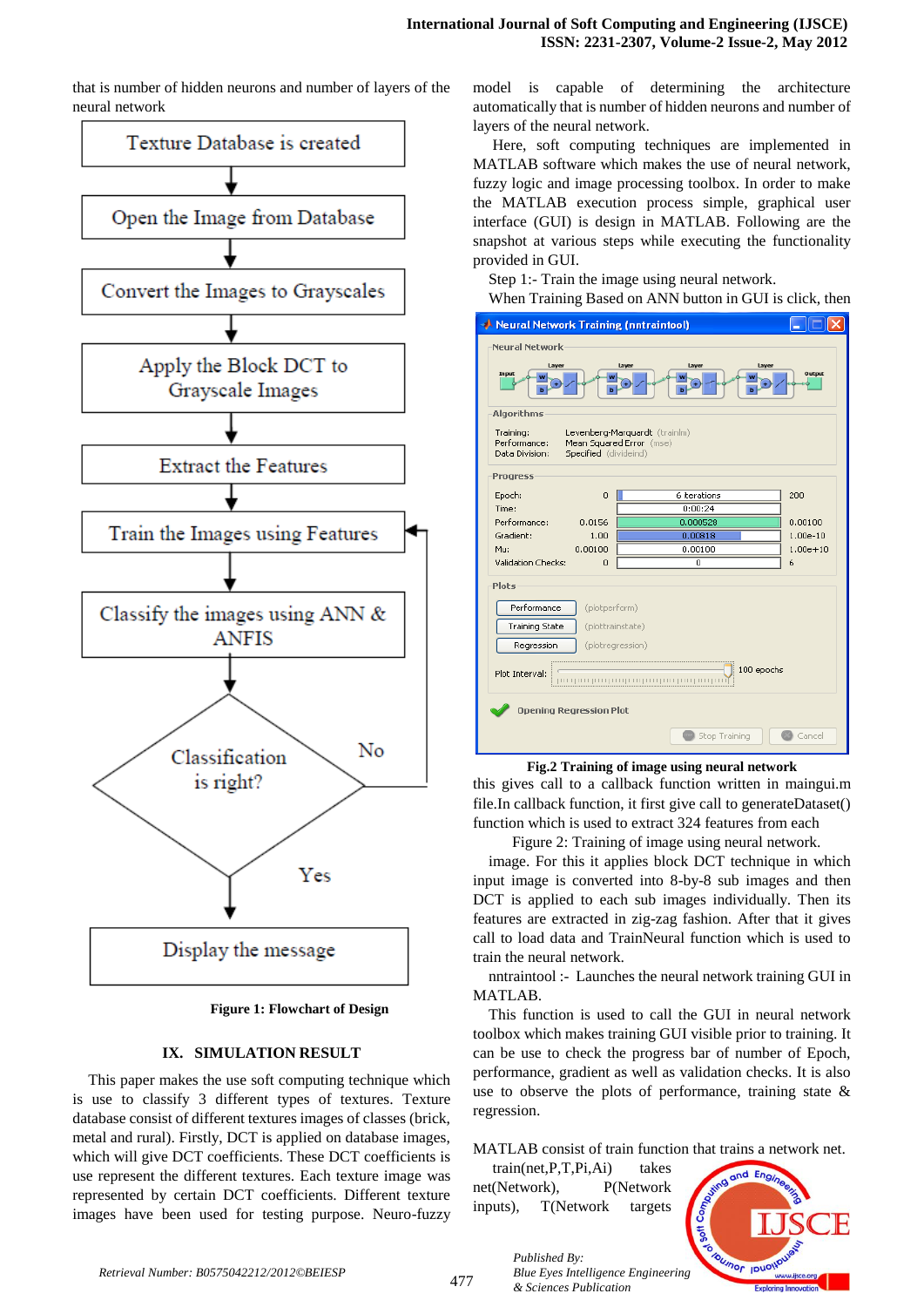$(default = zeros), Pi(Initial input delay conditions), Ai(Initial)$ layer delay conditions).

*net.trainFcn* function is called by train function using values indicated by *net.trainParam.*

Here, in this paper, training occurs until a maximum number of epochs occurs i.e. 200 is reached or the performance goal is met, or any other stopping condition occurs. Although training of neural network take some time but once train it shows result in a more specified form.

Step 2:- Train the image using ANFIS.

When Training Based on ANFIS button in GUI is click, then this gives call to a callback function written in maingui.m file. In callback function, it first gives call to load fismat. While training, load fismat is used for 324 times since, 324 features are extracted from each image. This will load fismat corresponding to features of each image. After that it will train the ANFIS model using the traindata. This model will automatically implement rule and make necessary modification in rule.

 Applying Rules & type of membership function using FIS Editor. The FIS Editor is use to display the general information about a fuzzy inference system.



**Figure 3: FIS editor**

Figure 3 shows the five layer ANFIS model in which Layer 1: is an input layer which transmits the inputs to their corresponding membership functions in the layer 2.

Layer 2: This layer contains the input membership functions implemented as Gaussians.

Layer 3: This layer represents the fuzzy rules.

Layer 4: This layer performs the fuzzy OR, AND or NOT operation between rules that produce the same consequences. Layer 5: This layer uses Gaussian output membership functions and performs the defuzzyfication operation using a modified Center of Area algorithm.

Finally, the ANFIS Model Structure is shown in Figure 4

This Model gives an idea about input, hidden & output layers with number of neurons used in each layer.



**Figure 4: ANFIS Model Structure**

Step 3:- Opening a query image from the given Dataset. Firstly the image of Brick Texture is open.



**Figure 5: Opening Brick Image from Dataset**

When open image button in GUI is click, then this gives call to a callback function written in maingui.m file. In callback function, imgetfile command is used which will open a window asking for image to be open. Give the path of that image file. Also, imshow command is used to display the image in GUI.

Step 4:- Converting an original query image into grayscale. Since, DCT works on grayscale.

When Convert to Gray button in GUI is click, then this gives call to a callback function written in maingui.m file.In callback function, rgb2gray( ) is used which will convert an original color image to gray scale image.

Since, DCT is used in next step which requires gray scale

image for its operation. Also, imshow command is used to display the image in GUI.



*Published By: Blue Eyes Intelligence Engineering & Sciences Publication*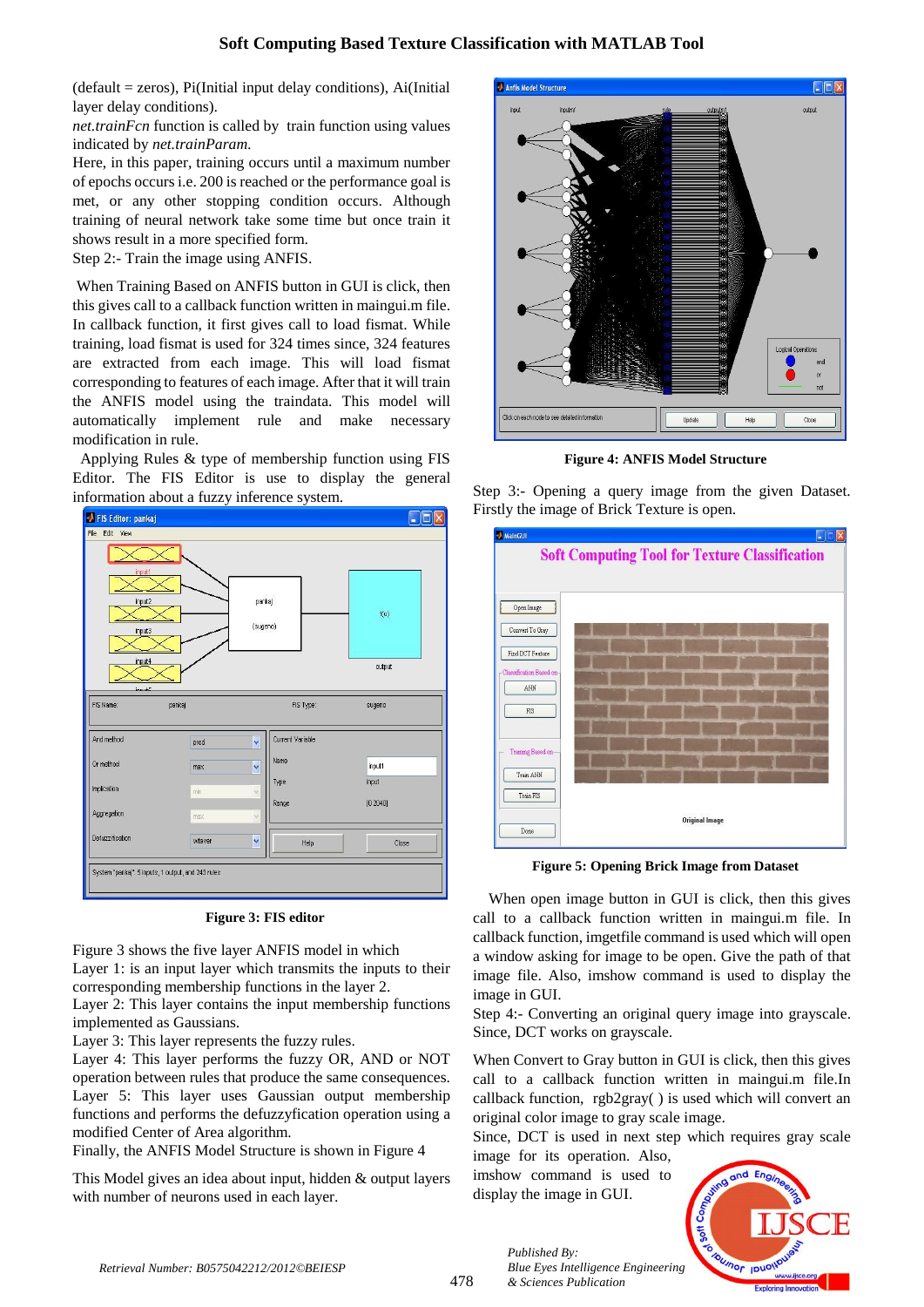| MainGUI                    | ь                                                     |
|----------------------------|-------------------------------------------------------|
|                            | <b>Soft Computing Tool for Texture Classification</b> |
|                            |                                                       |
|                            |                                                       |
| Open Image                 |                                                       |
| Convert To Gray            |                                                       |
| Find DCT Feature           |                                                       |
| - Classification Based on- |                                                       |
| ANN                        |                                                       |
| FIS                        |                                                       |
|                            |                                                       |
| Training Based on-         |                                                       |
| Train ANN                  |                                                       |
|                            |                                                       |
| Train FIS                  |                                                       |
| Done                       | Grayscale Image                                       |
|                            |                                                       |

**Figure 6: Converting original Brick Image to grayscale**





**Figure 7: DCT coefficients of grayscale image**

When Find DCT Feature button in GUI is click, then this gives call to a callback function written in maingui.m file. In callback function, firstly the input query image is converted into an 8-by-8 sized sub images. Then DCT function is individually applied on that sub images. Also, iterative loop is used to find features from that sub images in a zig-zag fashion. Following code is going illustrate that.

```
for j=1:8:u-8 for k=1:8:v-8
  dl = det2(img(i:j+7,k:k+7));feature=[feature; d1(1,1) d1(1,2) d1(2,1) d1(3,1)d1(2,2) d1(1,3) d1(1,4) d1(2,3) d1(3,2)];
  dctimg(j:j+7,k:k+7)=d1;
end
```
end

Step 6:- Classify the image using neural network.

|                                  | <b>Soft Computing Tool for Texture Classification</b>                                                             |
|----------------------------------|-------------------------------------------------------------------------------------------------------------------|
| Open Image                       |                                                                                                                   |
| Convert To Gray                  | <b>Texture is Classified As:</b>                                                                                  |
| Find DCT Feature                 |                                                                                                                   |
| -Classification Based on-<br>ANN |                                                                                                                   |
| FIS                              | <b>Brick Texture</b>                                                                                              |
| Training Based on-               | Classified<br>$\overline{\phantom{a}}$ $\overline{\phantom{a}}$ $\overline{\phantom{a}}$ $\overline{\phantom{a}}$ |
| Train ANN                        | Texture is classified as Brick Texture<br><b>OK</b>                                                               |
| Train FIS                        |                                                                                                                   |

**Figure 8:Classification of an image using neural network**

When Classification Based on ANN button in GUI is click, then this gives call to a callback function written in maingui.m file. In callback function, it first give call to load neuralnet & load targetname. Depending upon features matching, it will classify an image into any one of the target name.

Step 7:- Classify the image using ANFIS.



**Figure 9: Classification of an image using ANFIS**

When Classification Based on ANFIS button in GUI is click, then this gives call to a callback function written in maingui.m file. In callback function, it first give call to load fismat. Depending upon features matching, it will classify an image into any one of the target name.

Here, only brick classification is show using snapshots. Similar process has to be followed for meral & rural images.

# **X. TEST RESULT**



*Published By: Blue Eyes Intelligence Engineering & Sciences Publication*